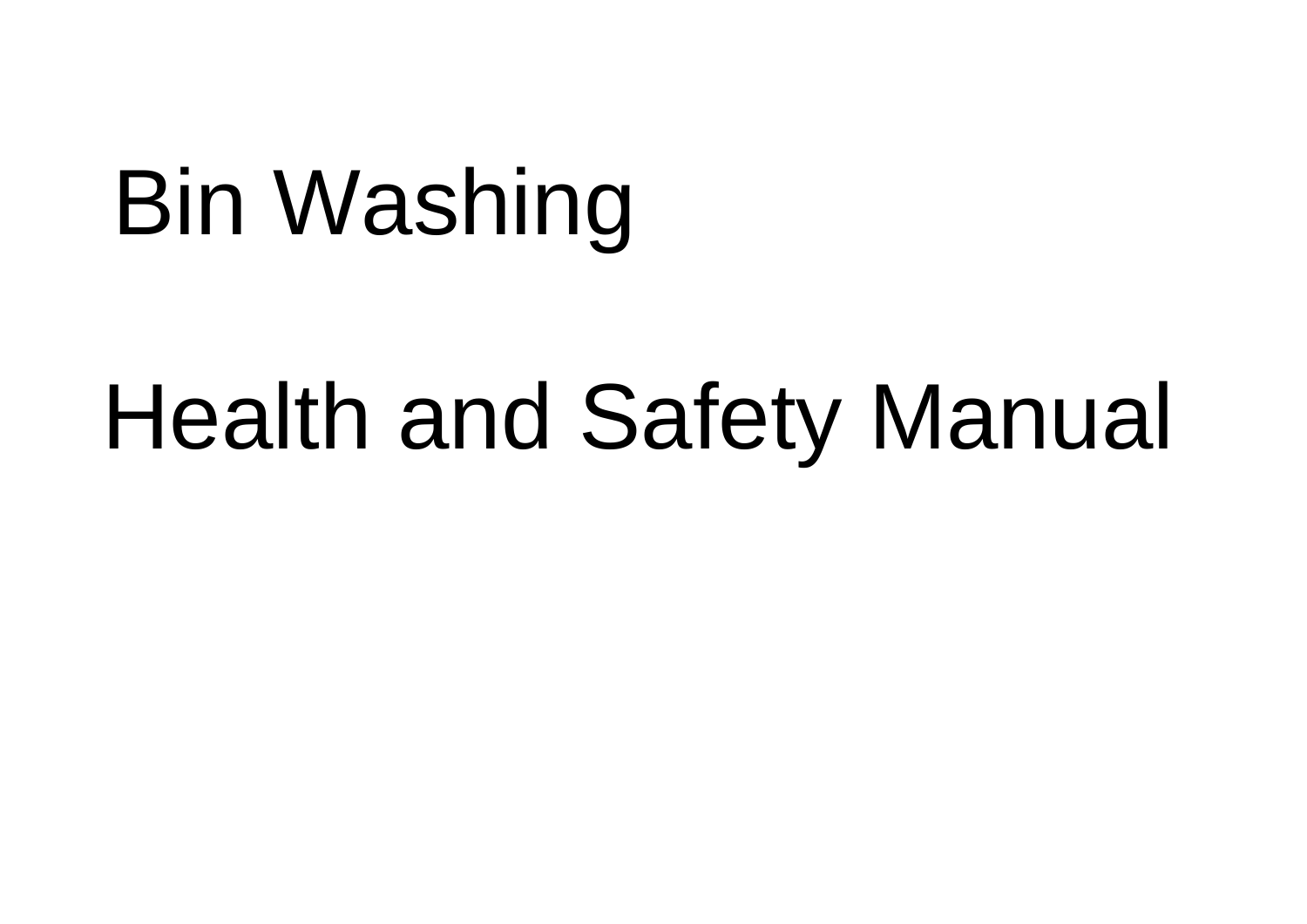### **The Risk Employers The Employees**

### THE VEHICLE

| 1. | Vehicle rolling forward during cleaning. | Keep vehicle well maintained. | Always point vehicle downhill where possible whilst washing.<br>Switch off engine and remove ignition key, apply handbrake and ensure first<br>gear is engaged.                                                                                                                                                                                                                                                                                                                                                                                                                                                                                                                                                                                                                                                                                |
|----|------------------------------------------|-------------------------------|------------------------------------------------------------------------------------------------------------------------------------------------------------------------------------------------------------------------------------------------------------------------------------------------------------------------------------------------------------------------------------------------------------------------------------------------------------------------------------------------------------------------------------------------------------------------------------------------------------------------------------------------------------------------------------------------------------------------------------------------------------------------------------------------------------------------------------------------|
| 2. | Falling from vehicle.                    | Keep vehicle well maintained. | Do not get in or out of vehicle whilst it is in motion.                                                                                                                                                                                                                                                                                                                                                                                                                                                                                                                                                                                                                                                                                                                                                                                        |
| 3. | Falling off vehicle.                     | Advising employees of risks.  | Do not sit on the outside of the vehicle when stationary or motion.                                                                                                                                                                                                                                                                                                                                                                                                                                                                                                                                                                                                                                                                                                                                                                            |
| 4. | Injury to pedestrians & motorists.       | Advise employees of risks.    | Be careful when opening rig doors. Always look for pedestrians<br>& motorists before opening doors. When reversing into a working area,<br>if available, use an assistant to guide you and check the area is clear.                                                                                                                                                                                                                                                                                                                                                                                                                                                                                                                                                                                                                            |
| 5. | Injury from vehicle.                     | Advise employees of risk.     | Do not go under vehicle at any time.<br>Do not attempt to repair the bin lift unit or the vehicle.                                                                                                                                                                                                                                                                                                                                                                                                                                                                                                                                                                                                                                                                                                                                             |
| 6. | Injury/damage by fire.                   | Advise employees of risk.     | Do not smoke in or around vehicle, because of engine fuels.                                                                                                                                                                                                                                                                                                                                                                                                                                                                                                                                                                                                                                                                                                                                                                                    |
| 7. | Injury from the bin.                     | Advise employees of risk.     | Do not stand under or behind the bin whilst on the bin lift.<br>Provide correct training. Ensure the bin is correctly placed on the bin lift before<br>lifting commences.<br>Always ensure the area is clear before lowering the bin.<br>Do not wash bins with holes in, as this will lead to the illegal discharge of<br>Polluted water onto the highway, which could cause a health hazard.<br>When washing commercial bins, it is desirable for two people to be present.<br>When washing commercial bins a working area of approx 20' behind the bin<br>Should be clear to avoid injury/damage should the bin fall off.<br>Ensure all bins washed or moved are placed safely and do not cause<br>Inconvenience or danger to the public.<br>Do not allow bins to obstruct pathways or roads whilst being washed or<br>Waiting to be washed. |

DO NOT LIFT WHEELED BINS MANUALLY.

**Responsibility Responsibility**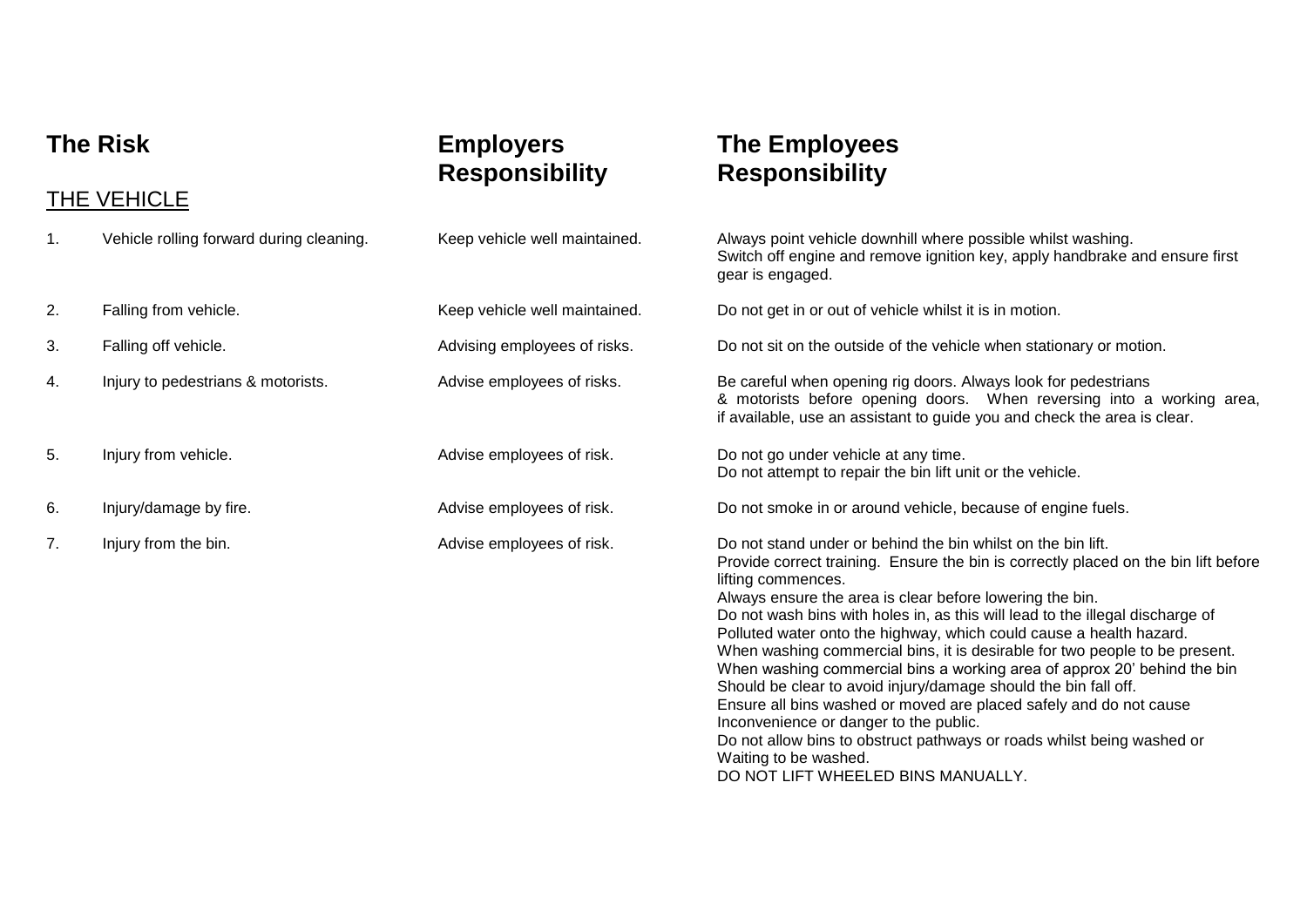| 8.  | Security of water tank lids.               | Provide training.                                                    | Operatives must ensure that water tank lids are correctly secure prior to<br>moving from site to site as well as at the beginning of the day.                                                                                                                                                                                                                          |  |  |  |
|-----|--------------------------------------------|----------------------------------------------------------------------|------------------------------------------------------------------------------------------------------------------------------------------------------------------------------------------------------------------------------------------------------------------------------------------------------------------------------------------------------------------------|--|--|--|
| 9.  | Contaminated water spillage from<br>bins.  | Provide training.                                                    | Liquid that has been in contact with the inside of any waste container must<br>not be deposited anywhere except within the recycling tray at the rear of the<br>bin rig. You must not turn a bin upside down on the road/pavement to dry<br>and thus run the risk of depositing contaminated liquid waste on the<br>surface.                                           |  |  |  |
| 10. | Injury from shutter door (where<br>fitted) | Provide correct training.                                            | Where fitted, shutter doors must always be closed after use each time to<br>avoid their slamming shut and causing injury.                                                                                                                                                                                                                                              |  |  |  |
| 11. | Injury from rinse nozzle.                  | Provide correct training.                                            | Never use the rinse nozzle unless a bin is in the raised position. Always<br>ensure that the bin is securely on and that no one is behind the bin when<br>using the rinse nozzle.                                                                                                                                                                                      |  |  |  |
| 12. | Injury from loose/falling items.           | Provide correct training.                                            | Never drive off or leave an area until you are sure that all items of<br>equipment are securely attached to the vehicle and that the working area<br>being left is clear of equipment and waste items.                                                                                                                                                                 |  |  |  |
|     | <b>OTHER VEHICLES</b>                      |                                                                      |                                                                                                                                                                                                                                                                                                                                                                        |  |  |  |
| 13. | Injury from other vehicles.                | Keep vehicle well maintained and<br>supply high visibility clothing. | Whilst working at the kerbside, ensure that the flashing light/s are working.<br>Issued high visibility clothing is to be worn. Staff to ensure that the vehicle<br>is facing the on-coming traffic and are therefore working away from it.                                                                                                                            |  |  |  |
| 14. | Accidents with other vehicles.             | Keep vehicle well maintained and<br>advise staff.                    | In poor visibility or dull conditions, use headlights only if you are on the<br>correct side of the road otherwise switch your lights off and when stationary<br>use your vehicle hazard warning lights and the hazard flashing lights.                                                                                                                                |  |  |  |
|     | <b>CHEMICALS</b>                           |                                                                      |                                                                                                                                                                                                                                                                                                                                                                        |  |  |  |
| 15. | Injury from chemicals.                     | Supply protective clothing and<br>training.                          | Always adhere to the training procedures. Always use the supplied<br>clothing. Always wear the supplied gloves. Always wear the supplied<br>protective eye goggles. Do not allow any water containing chemicals or<br>water that has been in contact with the inside of any bin to fall onto the<br>pathway. THIS IS ILLEGAL.<br>Never spray the deodoriser at anyone. |  |  |  |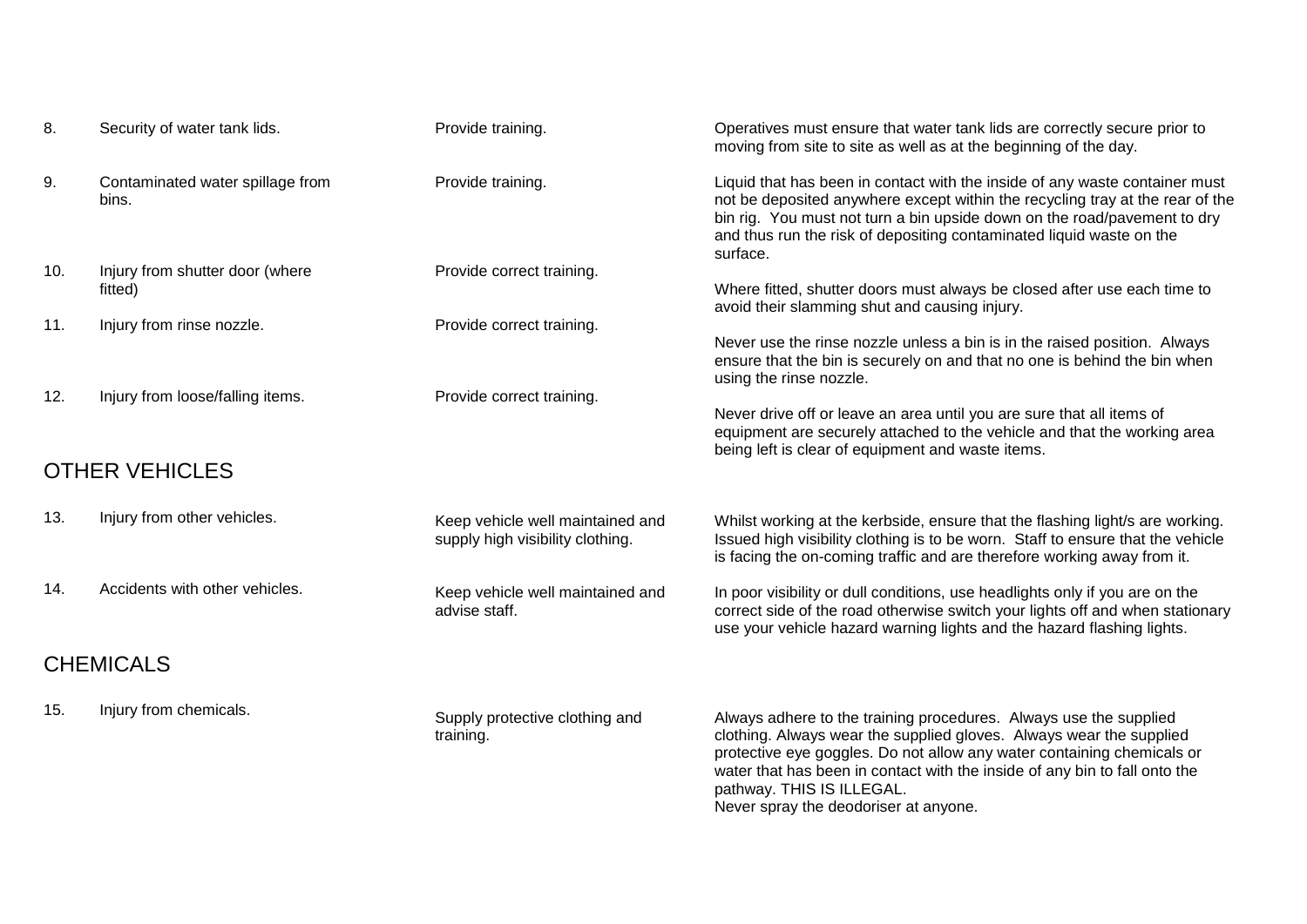#### HAND LANCE

| 16.                   | Injury from water jet.       | Supply correct training and advice.     | Never point the water jet at another person, whether the lance is in use or<br>not. Always have both hands on the lance. Always ensure there are no<br>pedestrians near to you. Whenever possible direct the water jet in the<br>direction of the rear of the vehicle.                                                                                                                                                                                                                                                                                  |  |  |
|-----------------------|------------------------------|-----------------------------------------|---------------------------------------------------------------------------------------------------------------------------------------------------------------------------------------------------------------------------------------------------------------------------------------------------------------------------------------------------------------------------------------------------------------------------------------------------------------------------------------------------------------------------------------------------------|--|--|
| 17.                   | Injury from the hand lance.  | Supply correct training and advice.     | Always keep the hand lance under control. Always ensure the area is clear<br>of people before moving the lance.                                                                                                                                                                                                                                                                                                                                                                                                                                         |  |  |
| 18.                   | Injury from hand lance hose. | Supply correct training and advice.     | Always ensure that the hose does not obstruct people's passage. Always<br>ensure when moving the hose that it does not interfere with pedestrians or<br>cars and does not cause an obstruction. Always return the lance and hose<br>to its storage position when not in use.                                                                                                                                                                                                                                                                            |  |  |
| THE BIN WASHER ENGINE |                              |                                         |                                                                                                                                                                                                                                                                                                                                                                                                                                                                                                                                                         |  |  |
| 19.                   | Injury from the engine.      | Supply training & advise.               | When using the pull start on the engine, ensure you sufficient room and that<br>no one is in the way of the pull. Do not smoke around the engine as the<br>fumes from the petrol could easily ignite causing injury. On completion of<br>work each day, ensure that the fuel is switched off and the throttle is closed.                                                                                                                                                                                                                                |  |  |
|                       | <b>GENERAL INJURIES</b>      |                                         |                                                                                                                                                                                                                                                                                                                                                                                                                                                                                                                                                         |  |  |
| 20.                   | Injury from bin contents.    | Supply protective clothing &<br>advise. | Staff should always check the contents of all bins prior to washing. Surplus<br>rubbish should be removed carefully with gloved hands or using the correct<br>rubbish tweezers or dustpan. Any injuries must be reported to the<br>management. Staff are expected to have up to date tetanus vaccinations<br>Full bins should not be emptied for any reason, but left for the contractor.<br>Do not attempt to clean bins that contain glass, blades or other dangerous<br>items. These must be left until the customer or the contractor empties them. |  |  |
| 21.                   | General Injuries.            | Supply first aid materials & advise.    | In the event of a minor injury, the supplied first aid kit and first aid manual<br>should be used. All items used from the first aid kit and the nature of the<br>injury must be entered in the company accident book held in the company<br>office.                                                                                                                                                                                                                                                                                                    |  |  |
| 22.                   | Major injuries.              | Supply advice.                          | In the event of a major injury, non-injured staff should administer first aid as<br>best they can and call for emergency services by dialling 999 from the<br>nearest phone. Management must be informed as soon as possible with<br>regard to the injury and will require the following information: Member of<br>staff injured, nature of injury, when emergency services called and to which<br>hospital taken.                                                                                                                                      |  |  |